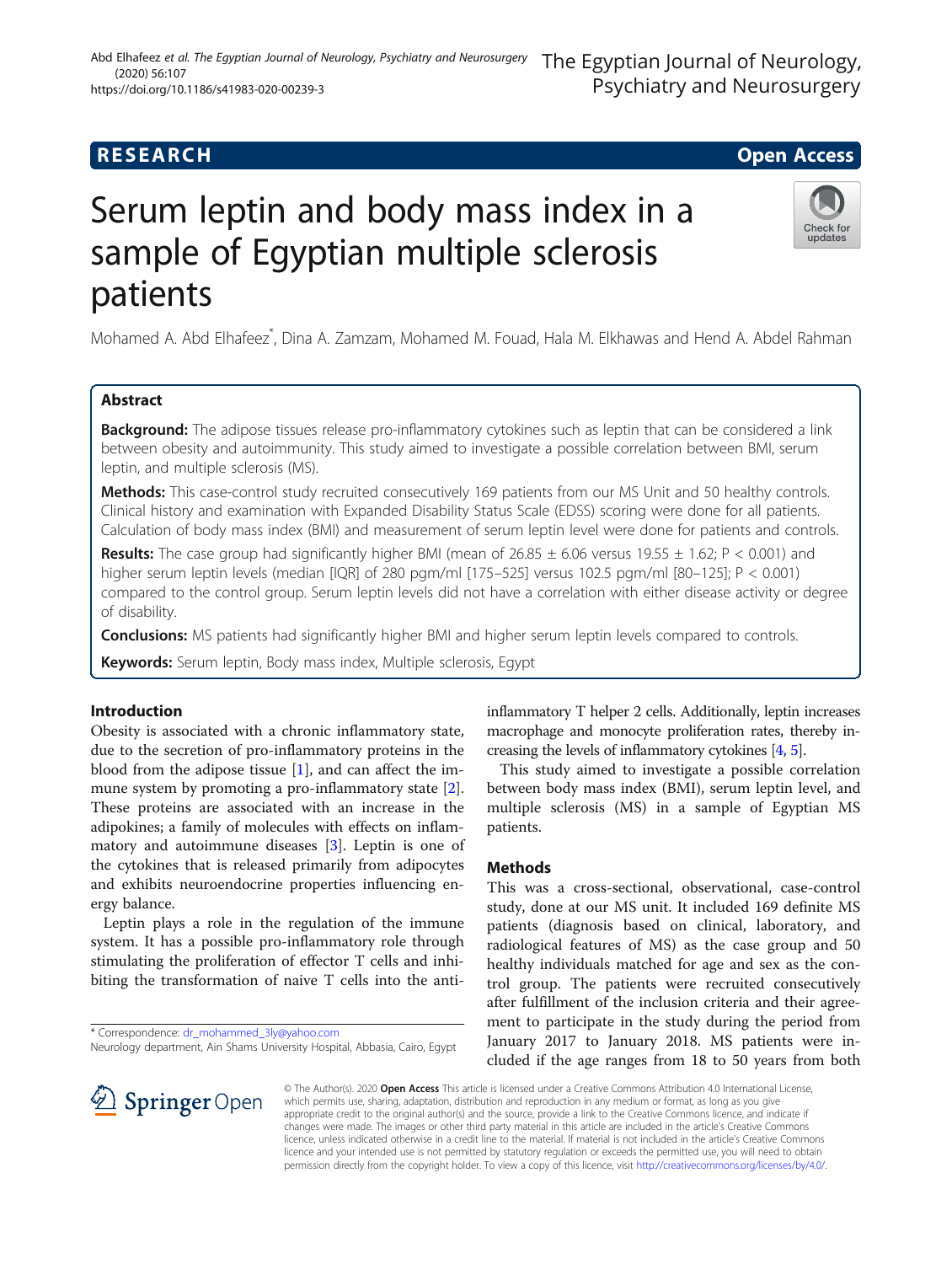genders and were excluded if there was comorbidity of hypothyroidism. The records of each patient included demographic data, medical history, and key episodes in the course of MS. At the time of blood sample collection, all of the patients were assessed, through detailed history taking and neurological examination, for evidence of recent relapse (within the last 30 days) to determine active MS patients. Expanded Disability Status Scale (EDSS) scoring was done by a trained neurologist to assess disability for the patients.

Body mass index (BMI) was calculated by dividing the body mass in kilograms by the square of the body height in meters expressed in  $\text{kg/m}^2$  for both patients and controls. Blood samples were collected from all the participants after they gave their written informed consent to this study and were allowed to clot for 2 h at room temperature or overnight at 4 °C before centrifugation for 20 min at approximately  $1000 \times g$ . Then, the supernatant was collected and the leptin level in the serum was determined by the sandwich enzyme-linked immunesorbent assay (ELISA) technology. The procedure was done according to the manufacturer's instruction as supplied with a kit from the Cloud Clone Corporation.

#### Statistical methods

Data entry, processing, and statistical analysis were carried out using MedCalc ver. 15.8. Tests of significance (chi-square, ANOVA, Kruskal-Wallis, and Spearman's correlation coefficient) were used. Data was presented and suitable analysis was done according to the type of data (parametric and non-parametric) obtained for each variable. P values of less than 0.05 (5%) was considered to be statistically significant.

Descriptive statistics were done for quantitative data as minimum and maximum of the range as well as mean ± SD (standard deviation) for parametric numerical data, while the median and inter-quartile range (IQR) for nonparametric numerical data. Chi-squared test was used to examine the relationship between two qualitative variables, and ANOVA test was used to assess the statistical significance of the difference between more than two study group means. Kruskal-Wallis test was used to assess the statistical significance of the difference of a nonparametric variable between more than the two study groups. The correlation analysis (using Spearman's method) was used to assess the strength of association between two quantitative variables. The correlation coefficient denoted symbolically "rho" defines the strength and direction of the linear relationship between two variables.

# Results

Analysis of the demographic data showed that the case group included 125 females (74.0%) and 44 males (26.0%), and their age ranged from 18 to 55 years with a mean of 33.75 ± 8.54. While the control group included 31 females (62.0%) and 19 males (38.0%), and their age ranged from 19 to 55 years with a mean of  $31.56 \pm 9.79$ . The comparison between both groups revealed no statistical significant difference as regards age ( $P = 0.126$ ) and gender ( $P = 0.101$ ).

As regards the clinical characteristics of the case group, the age of patients at the onset of disease ranged from 13 to 39 years with a mean of  $25.30 \pm 8.34$ , and the duration of illness had a median (IQR) of 5 years  $[3-9]$  $[3-9]$  $[3-9]$  $[3-9]$  $[3-9]$ ranging from 0.4 to 29 years. One hundred forty patients (82.8% of the case group) had the diagnosis of relapsing remittent MS, and 29 patients (17.2%) had the diagnosis of secondary progressive MS. Thirty-eight patients (22.5% of the case group) had evidence of activity, while 131 patients (77.5%) had no evidence of activity. The EDSS scores of the patients ranged from 0 to 6.5 with a median (IQR) of 3.5 (2–5.5). Patients were classified according to EDSS score into 74 patients (43.8% of cases) with mild disability (EDSS score  $<$  3), 57 patients (33.7%) of cases) with moderate disability (EDSS score ranging from 3 to 6), and 38 patients (22.5% of cases) with severe disability (EDSS score > 6).

The weight of the patients ranged from 40.4 to 121.2 kg with a mean of  $73.15 \pm 17.59$  and their heights ranged from 145 to 188 cm with a mean of  $164.81 \pm 8.13$ . The patients' BMI ranged from 15.8 to 41.2 with a mean of 26.85 ± 6.06. According to 2004 WHO classification, 5 patients (3.0%) were underweight (BMI < 18.50), 70 patients (41.4%) were within the normal range of BMI (BMI ranging from 18.50 to 24.99), 58 patients (34.3%) were overweight (BMI ranging from 25.00 to 29.99), and 36 patients (21.3%) were obese (BMI  $\geq$  30.00).

Among the control group, their weights ranged from 42 to 98 kg with a mean of  $59.37 \pm 5.19$  kg and their heights ranged from 144 to 189 cm with a mean height of  $163.48 \pm 11.79$ . The controls' BMI ranged from 18.1 to 23.6 with a mean BMI was  $19.55 \pm 1.62$ .

The comparison between the patients and control group showed non-significant difference as regards the height ( $P = 0.364$ ), while patients had significantly higher weights ( $P < 0.001$ ) and higher BMI ( $P < 0.001$ ).

The laboratory data showed that the serum level of leptin among the case group ranged from 30 to 1000 pgm/ml with a median (IQR) of 280 pgm/ml (175–525), while ranged from 80 to 125 pgm/ml with a median (IQR) of 102.5 pgm/ml (80–125) among the control group. The comparison between the case and control groups showed that the patients had significantly higher serum levels of leptin  $(P < 0.001)$  $(P < 0.001)$  (Fig. [1,](#page-2-0) Table 1).

The degree of disability was correlated with the demographic data, height, weight, BMI, age at the onset of disease, and duration of illness, yet there was nonsignificant correlation between the degree of disability and BMI (Table [2\)](#page-3-0).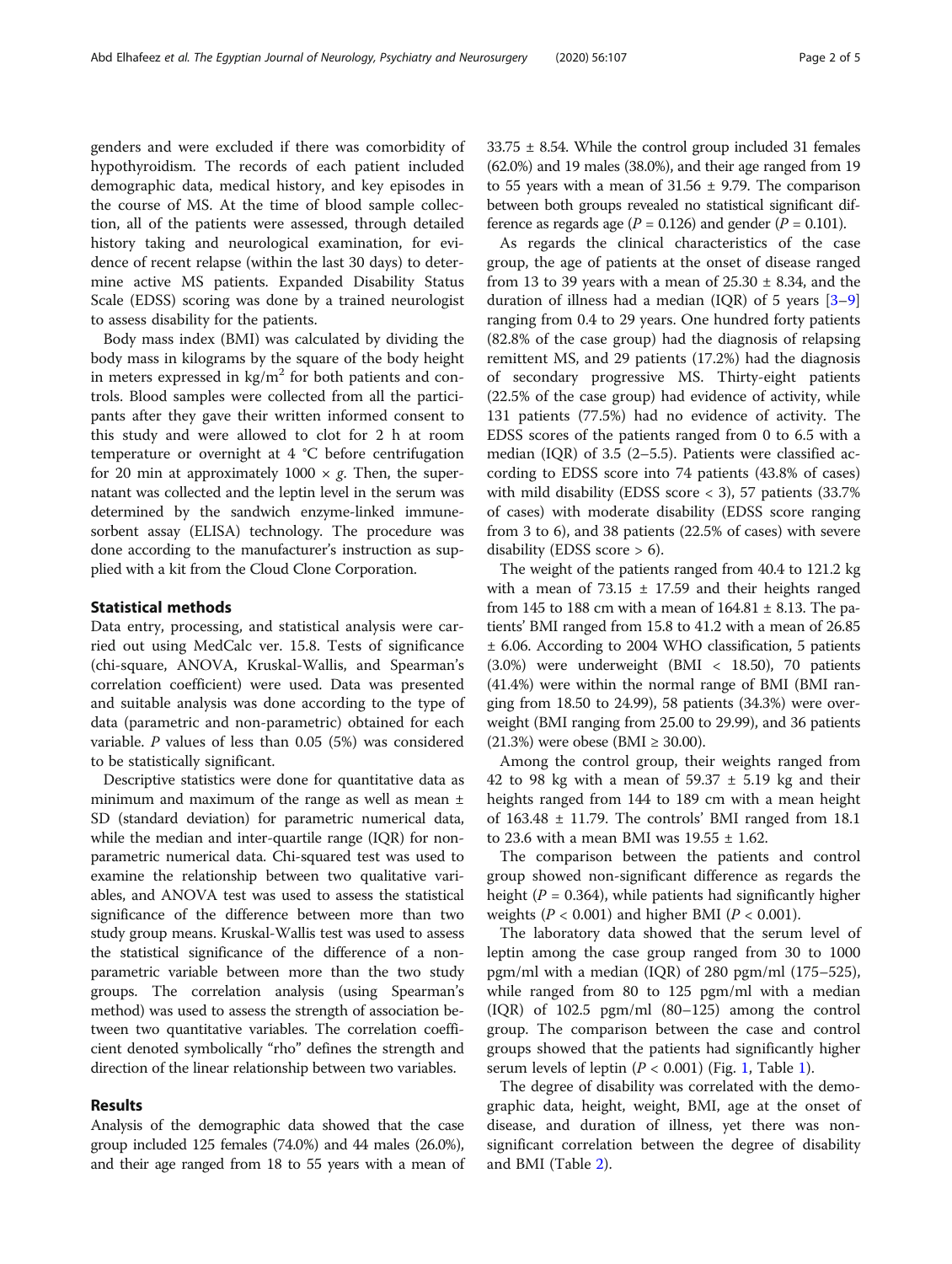<span id="page-2-0"></span>

The comparison of serum leptin levels between RRMS and SPMS patients showed a non-significant difference  $(P =$ 0.993), also there was a non-significant difference between active and non-active MS patients  $(P = 0.692)$  (Table [3](#page-3-0)).

There were no significant correlations between the serum leptin level and age of the patient, age at onset of disease, duration of illness, BMI, or EDSS score (Table [4](#page-3-0)).

# **Discussion**

This study showed that 34.3% of MS patients were overweight and 21.3% were obese (55.6% of the patients had a BMI  $\geq$  25). This can be partly due to a national problem in Egypt; as in 2015, among the 20 most populous countries, the highest level of agestandardized adult obesity was observed in Egypt  $(35.3\% \text{ of the population})$  [[6\]](#page-4-0). This finding was previously corroborated in one Egyptian study among MS patients [[7\]](#page-4-0) which shall draw the attention of health care providers to the issue of obesity among the

Egyptian MS patients and may suggest an increase in MS risk among people with elevated BMI.

Obesity in early life is highly relevant as a susceptibility factor and causally related risk for late MS development [[8\]](#page-4-0). Several observational studies have suggested that high BMI is associated with an increased risk of MS. For example, two studies stated that increased BMI at the age of 18 was associated with nearly two-fold increase in the risk of MS [\[9](#page-4-0), [10](#page-4-0)]. Elevated BMI has shown to promote a pro-inflammatory state, due to the remarkable properties of the adipose tissue, which might be related to the pathogenesis of MS [\[2](#page-4-0)]. A potential mechanism for such association has been suggested is that obese people have lower serum levels of vitamin D metabolites than do normal-weight people [[7](#page-4-0)], and vitamin D deficiency has been suggested lately as one of the environmental risk factors for MS. The association between obesity and MS suggests that prevention of adolescent obesity may contribute to reduced MS risk [\[10](#page-4-0)].

| Table 1 Comparison between patients and controls as regards demographic data, height, weight, and BMI and serum leptin level |  |  |  |  |  |  |
|------------------------------------------------------------------------------------------------------------------------------|--|--|--|--|--|--|
|                                                                                                                              |  |  |  |  |  |  |

| Variable              |               | Case group ( $n = 169$ ) | Control group ( $n = 50$ ) | P     |
|-----------------------|---------------|--------------------------|----------------------------|-------|
| Gender                | Male          | 44 (26.0%)               | 14 (28.0%)                 | 0.101 |
|                       | Female        | 125 (74.0%)              | 36 (72.0%)                 |       |
| Age (years)           | Range         | $18 - 55$                | $19 - 55$                  | 0.126 |
|                       | Mean $\pm$ SD | $33.75 \pm 8.54$         | $31.56 \pm 9.79$           |       |
| Height (cm)           | Range         | 145-188                  | 144-189                    | 0.364 |
|                       | Mean $\pm$ SD | $164.81 \pm 8.13$        | $163.48 \pm 11.79$         |       |
| Weight (kg)           | Range         | $40.4 - 121.2$           | $42 - 98$                  | 0.001 |
|                       | Mean $\pm$ SD | 73.15 ± 17.59            | $59.37 \pm 5.19$           |       |
| BMI                   | Range         | 15.8-41.2                | $18.1 - 23.6$              | 0.001 |
|                       | Mean $\pm$ SD | $26.85 \pm 6.06$         | $19.55 \pm 1.62$           |       |
| Serum leptin (pgm/ml) | Range         | $30 - 1000$              | $80 - 125$                 | 0.001 |
|                       | Median (IQR)  | 280 (175 - 525)          | 102.5 (80-125)             |       |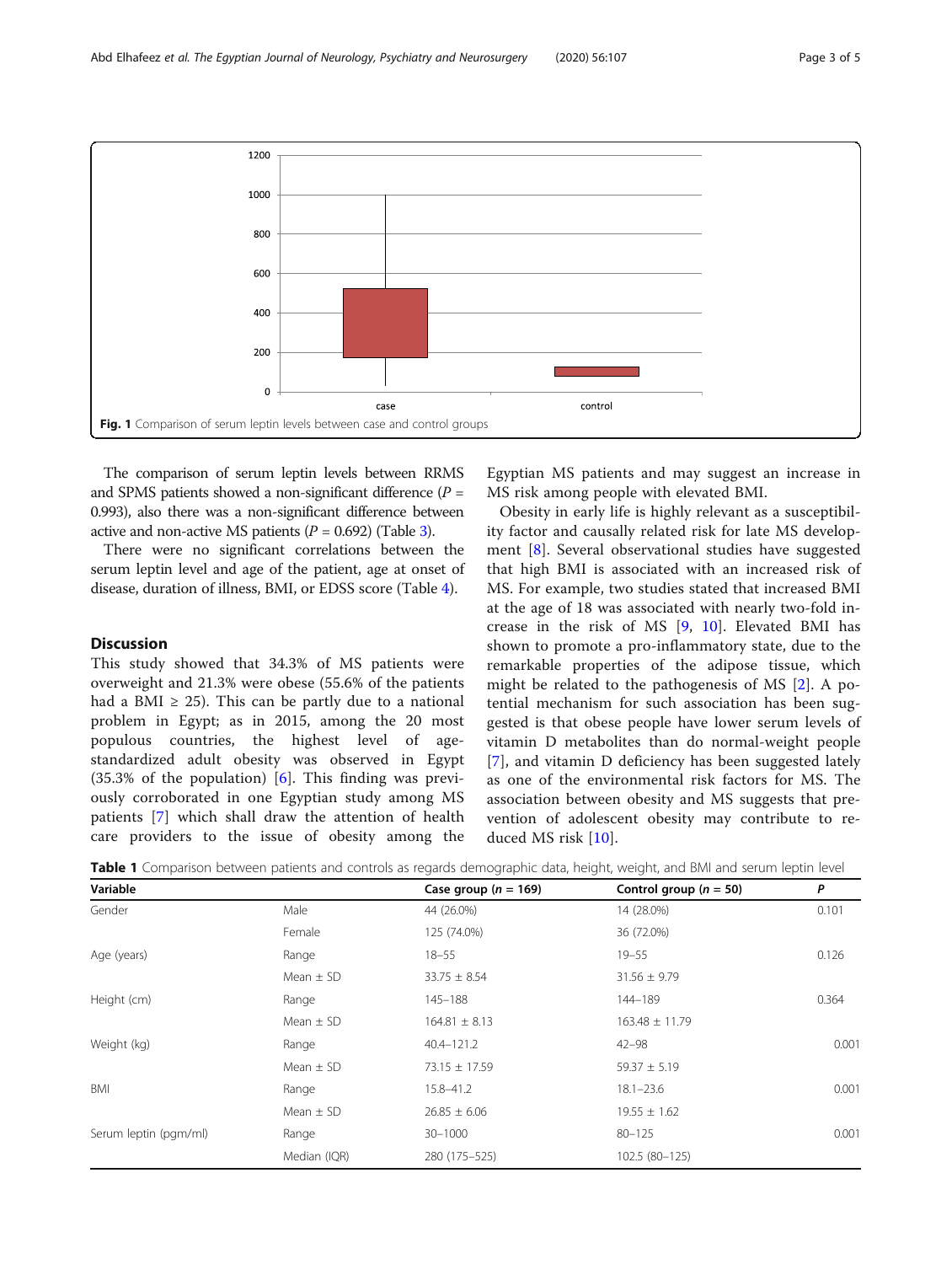| Variable                        |                              | Degree of disability                       |                                                       |                                            |       |
|---------------------------------|------------------------------|--------------------------------------------|-------------------------------------------------------|--------------------------------------------|-------|
|                                 |                              | Mild disability<br>$(EDSS < 3)$ $(n = 74)$ | <b>Moderate disability</b><br>$(EDSS 3-6)$ $(n = 57)$ | Severe disability<br>$(EDSS > 6) (N = 38)$ |       |
| Gender                          | Male                         | 18 (24.3%)                                 | 11 (19.3%)                                            | 15 (39.5%)                                 | 0.081 |
|                                 | Female                       | 56 (75.7%)                                 | 46 (80.7%)                                            | 23 (60.5%)                                 |       |
| Age (years)                     | Range                        | $19 - 38$                                  | $18 - 40$                                             | $24 - 55$                                  | 0.015 |
|                                 | Mean                         | $32.15 \pm 7.62$                           | $33.61 \pm 8.91$                                      | $36.35 \pm 8.93$                           |       |
| Duration of illness (years)     | Range                        | $0.4 - 19$                                 | $1 - 24$                                              | $4 - 29$                                   | 0.001 |
|                                 | Median (IQR)                 | $3(2-6)$                                   | $5(3-9)$                                              | $7.5(5-15)$                                |       |
| Age at onset of disease (years) | Range                        | $14 - 36$                                  | $13 - 37$                                             | 13-39                                      | 0.962 |
|                                 | Mean $\pm$ SD                | $27.11 \pm 8.01$                           | $27.51 \pm 8.30$                                      | $27.37 \pm 9.20$                           |       |
| Height (cm)                     | Range                        | $151 - 186$                                | $145 - 186$                                           | $145 - 188$                                | 0.057 |
|                                 | Mean $\pm$ SD                | $165.30 \pm 7.78$                          | $162.88 \pm 6.70$                                     | $166.76 \pm 10.12$                         |       |
| Weight (kg)                     | Range                        | $46.1 - 107.6$                             | $40.4 - 102.5$                                        | $62 - 121.2$                               | 0.168 |
|                                 | Mean $\pm$ SD                | $75.14 \pm 18.19$                          | $69.58 \pm 17.79$                                     | 74.66 ± 15.25                              |       |
| BMI                             | Range                        | $17.8 - 40.3$                              | 15.8-41.2                                             | $19.5 - 40.5$                              | 0.580 |
|                                 | Mean $\pm$ SD                | $27.36 \pm 5.88$                           | $26.25 \pm 6.95$                                      | $26.76 \pm 4.93$                           |       |
| <b>BMI</b> classification       | Underweight (BMI<br>18.50    | 2(2.7%)                                    | $3(5.2\%)$                                            | $0(0.0\%)$                                 | 0.557 |
|                                 | Normal (BMI 18.50-24.99)     | 28 (37.8%)                                 | 25 (43.9%)                                            | 17 (44.7%)                                 |       |
|                                 | Overweight (BMI 25.00-29.99) | 29 (39.2%)                                 | 18 (31.6%)                                            | 11 (29.0%)                                 |       |
|                                 | Obese (BMI<br>30)            | 15 (20.3%)                                 | 11 (19.3%)                                            | 10 (26.3%)                                 |       |

<span id="page-3-0"></span>Table 2 Correlation between the degree of disability and demographic data, clinical characteristics, height, weight, and BMI

In this study, there was no significant correlation between BMI and the degree of disability as previously reported in one study  $[11]$  $[11]$  $[11]$ . The association between obesity and disability in MS in a prospective study is one of the ongoing researches in the unit.

Serum leptin levels were significantly higher among the MS patients compared to the controls ( $P < 0.0001$ ). This can be related to the effect of the leptin, which is one of the pro-inflammatory cytokines that are produced by the adipose tissue and leads to an overall increased level of T cells (via a positive effect on thymocytes), proliferation of effector T cells, promotion of T helper 1 responses, reduction of regulatory T cells, and inhibition of transformation of naive T cells into the anti-inflammatory T helper 2 cells. Additionally, leptin increases macrophage and monocyte proliferation rates, thereby increasing the levels of inflammatory cytokines as tumor necrosis factor-

Table 3 Comparison of serum leptin level regarding the type of MS and activity of disease

| Variable   |             | Serum leptin level | P           |       |
|------------|-------------|--------------------|-------------|-------|
|            |             | Median (IQR)       | Range       |       |
| Type of MS | <b>RRMS</b> | 285 (175-512)      | $30 - 1000$ | 0.993 |
|            | <b>SPMS</b> | 250 (175-800)      | $50 - 1000$ |       |
| Activity   | Active      | 310 (225-500)      | $30 - 1000$ | 0.692 |
|            | Non-active  | 250 (175-750)      | 50-1000     |       |

alpha, interleukin-1, and interleukin-6 [\[4](#page-4-0), [5](#page-4-0)]. Leptin results in a low-grade chronic inflammatory state with the activation of the innate immune system and may increase the options for activation of autoreactive T cells that are involved in the pathogenesis of MS [\[12\]](#page-4-0).

Since leptin is excreted by the adipose tissue, it was expected to find a positive correlation between serum leptin and BMI. However, there was no correlation between serum leptin level and BMI in this study, suggesting a hypothesis that an external factor seems to affect the release of the leptin from the adipose tissue rather than the amount of the adipose tissue and may postulate that cytokines released by the adipose tissue such as the leptin can

Table 4 Correlations between serum leptin level and the clinical characteristics of the patients

| Variable                | Serum leptin level |       |
|-------------------------|--------------------|-------|
|                         | R                  | P     |
| Age                     | $-0.141$           | 0.068 |
| Age at onset of disease | $-0.142$           | 0.066 |
| Duration of illness     | $-0.065$           | 0.403 |
| Weight                  | $-0.070$           | 0.367 |
| Height                  | $-0.076$           | 0.327 |
| <b>BMI</b>              | $-0.058$           | 0.454 |
| <b>EDSS</b>             | 0.060              | 0.436 |
|                         |                    |       |